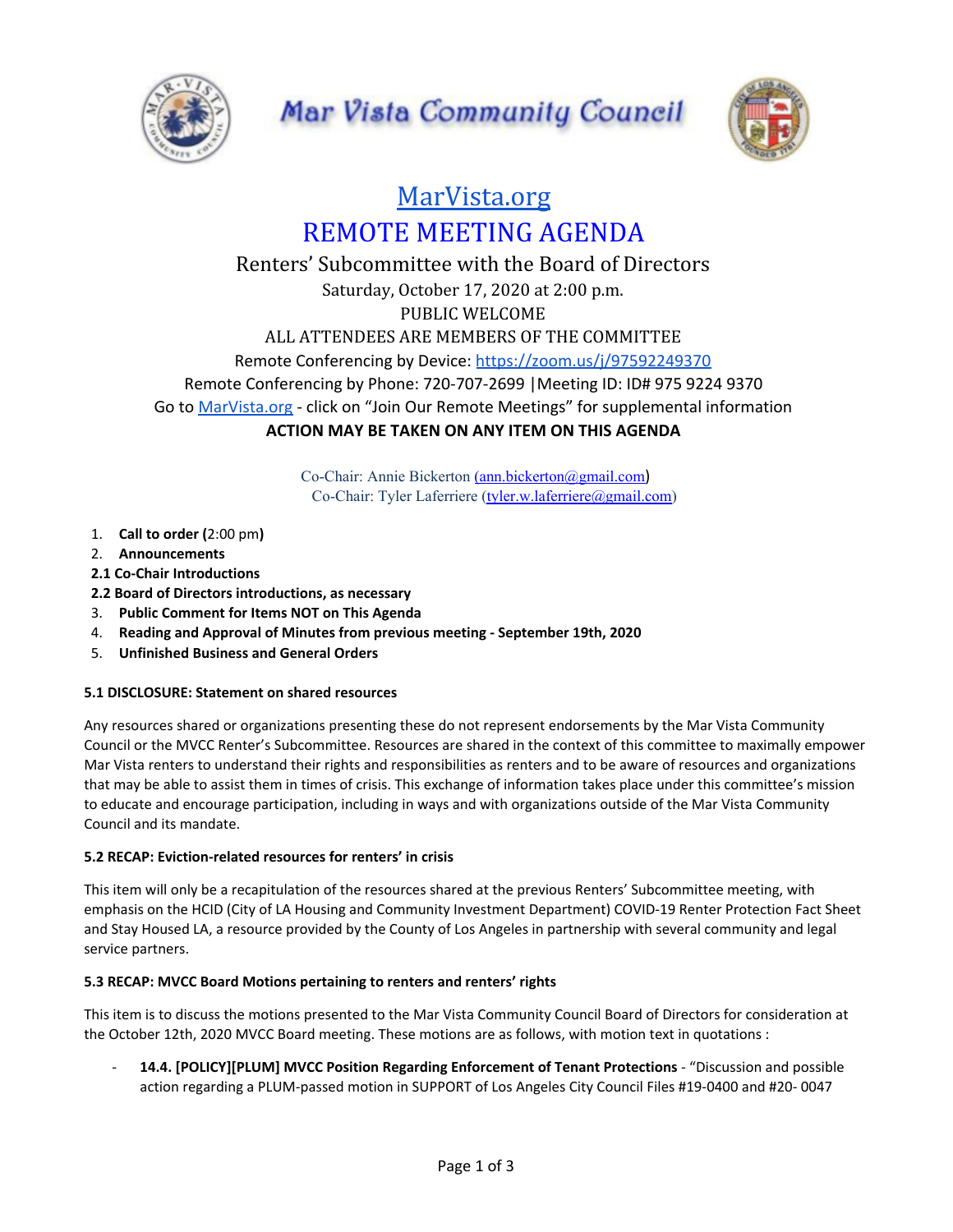(passed 9/30/2020 at the City Council on Consent) regarding the enforcement of tenant protections in SB 330, procedures for compliance and enforcement."

- **14.5. [POLICY][PLUM] MVCC Position Regarding Anti-Harassment of Tenants** - "Discussion and possible action regarding a PLUM-passed motion in SUPPORT of Los Angeles City Council File #17-0268-S13 regarding antiharassment of tenants."

#### 6. **New Business –**

#### **6.1 Discussion concerning SB 330 renter protections**

This item is intended to discuss the protections that exist under the Housing Crisis Act of 2019 (SB 330). Given the COVID-19-related economic and housing crisis, this act provides additional protections for renters who live in an RSO (rent stabilization ordinance) unit in a building or development that may have been purchased for redevelopment.

#### **6.2 Discussion concerning California Proposition 21**

Discussion of California Proposition 21, which is on the November 3rd, 2020 ballot. The major points of Prop 21 are the following:

- Amends state law to allow local governments to establish rent control on residential properties over 15 years old. Allows local limits on annual rent increases to differ from current statewide limit.
- Allows rent increases in rent-controlled properties of up to 15 percent over three years at start of new tenancy (above any increase allowed by local ordinance).
- Exempts individuals who own no more than two homes from new rent-control policies.
- In accordance with California law, prohibits rent control from violating landlords' right to fair financial return.

### **6.3 Discussion and possible action concerning a City of LA Vacancy Tax (CF 19-0623)**

Discussion and possible action concerning a proposed vacancy tax in the City of Los Angeles, existing under the Council File designation 19-0623, which the LA City Council instructed the Chief Legislative Analyst (CLA), HCIDLA, City Administrative Officer (CAO) and LA City Attorney to review and report back for a 2022 ballot measure. Action could include drafting a community impact statement (CIS) concerning this proposed measure.

#### 6.3 Discussion and possible action concerning marketing and outreach for the December 5th, 2020 meeting (rescheduled **from the usual date) to share information, resources and protections related to evictions**

This item is to discuss and approve draft marketing materials for the Renters' Subcommittee December meeting, which will be rescheduled from the third Saturday (December 19th) to first Saturday (December 5th) in recognition of the winter holidays. This meeting would both recapitulate and build upon the renter protections and resources discussed at the October 17th meeting. Draft marketing materials (flyer and generic social media post) have been provided in the Supplemental Materials for this meeting.

#### 7. **Adjourn** (no later than 3:30 pm)

**VIRTUAL MEETING ACCESS FOR PUBLIC PARTICIPATION** – In conformity with the Governor's Executive Order N-29-20 (MARCH 17, 2020) and due to concerns over COVID-19, all Mar Vista Community Council meetings will be conducted entirely remotely and is open to the public by phone and/or device. Visit the "Join Our Remote Meetings" page on MarVista.org for more information.